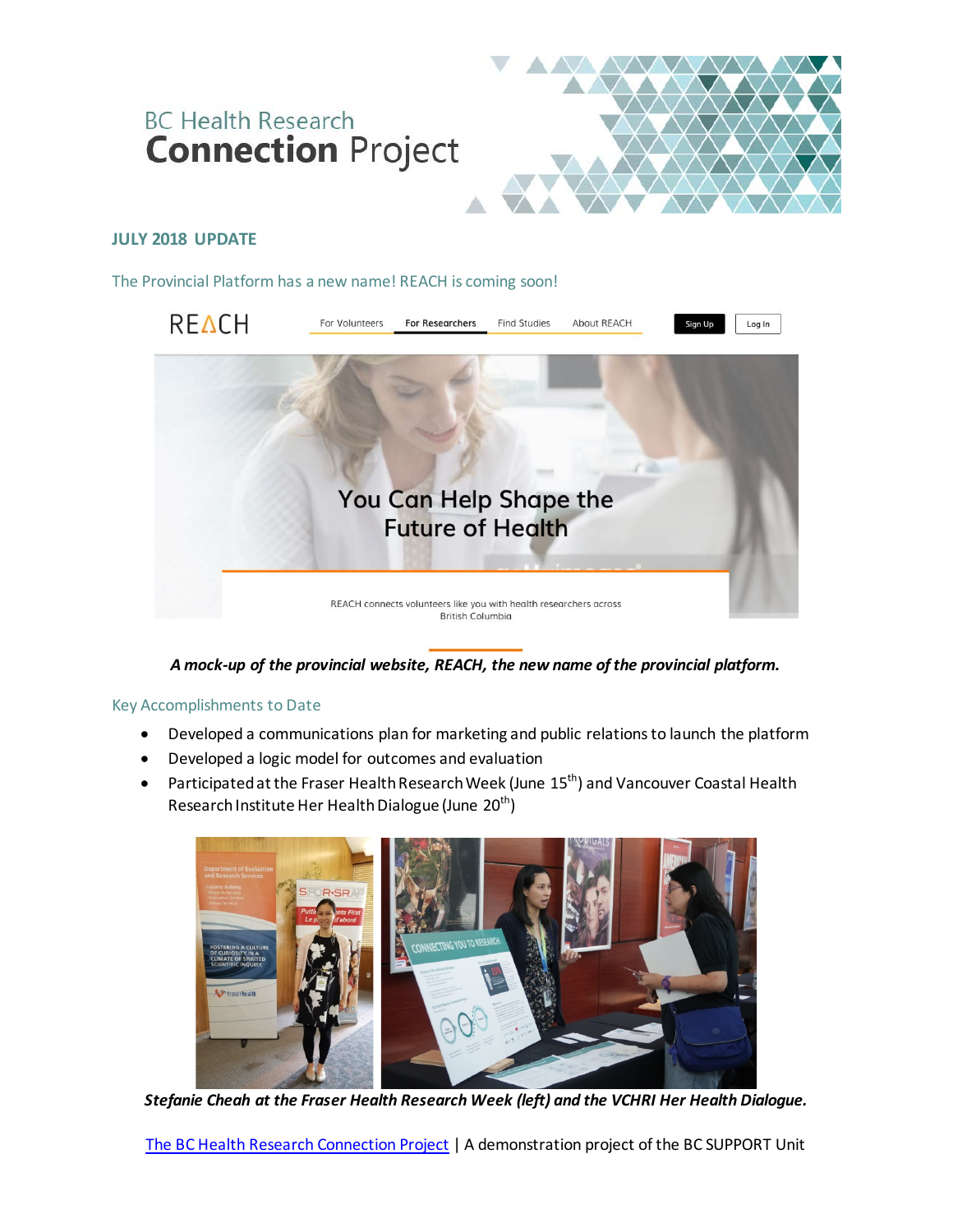#### Upcoming Project Activities

- Continued development and refinement of platform functions
- Planning testing sessions with a prototype platform with pilot sites and patient partners
- Finalize Standard Operating Procedures and training materials for researchers
- Development of outcomes evaluation plan

#### How will success be measured?

With stakeholder input, we have drafted the following expected outcomes for the logic model:



#### Welcome Amanda Chisholm, Project Manager



Amanda is the new project t manager for the BC Health Research Connection Project while Stefanie will be on maternity leave starting in August 2018. Amanda completed her MSc and PhD at the University of Toronto in Rehabilitation Sciences. She moved to Vancouver to continue her training as a postdoctoral fellow at the International Collaboration On Repair Discoveries. Her work has involved designing and implementing research studies to develop clinical tools and test the impact of gait-training strategies for people living with neurological injuries.